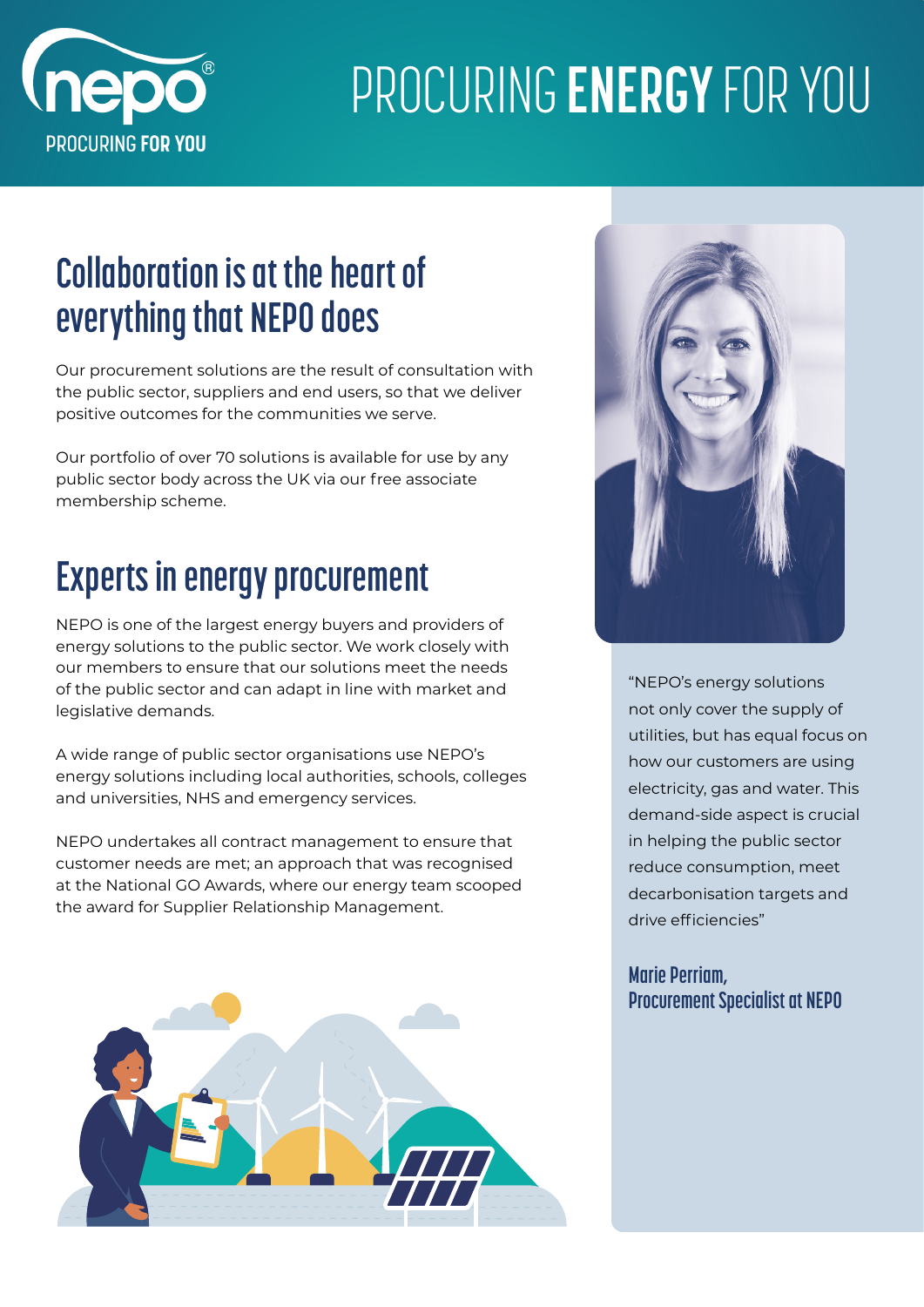# OUR **ENERGY** SOLUTIONS

#### **Electricity (Ref: NEPO301)**

NEPO301 Electricity is delivered in partnership with EDF Energy. The framework agreement allows public sector organisations to purchase their electricity on a fully flexible basis from the wholesale market or, if preferred, using a fixed price, fixed term contract.

**Start:** 01/04/2019 **End date:** 31/03/2023

#### **Gas (Ref: NEPO302)**

Supplied by Corona Energy, NEPO302 covers the supply of gas and associated services, such as meter installation and budget forecasting. NEPO members have the choice to adopt fixed price or flexible purchasing. **Start:** 01/04/2021 **End date:** 01/04/2026

#### **Water Retail Services (Ref: NEPO311)**

Delivered in partnership with Wave, NEPO311 provides water supply and sewerage services to eligible non-household customers in accordance with the Water Act 2014.

**Start:** 01/04/2021 **End date:** 31/03/2025

#### **Meter Operator Services (Ref: NEPO303)**

NEPO303 includes the supply, registration and maintenance of utility meters, and associated communications requirements. The solution features a sole supplier, Western Power Distribution Smart Metering Ltd.

**Start:** 01/04/2017 **End date:** 31/03/2022

### **Energy Performance of Building Inspections (Ref: NEPO305)**

NEPO305 helps public sector organisations meet the requirements of the Energy Performance of Buildings Directive (EPBD). The solution covers domestic energy performance certificates, commercial energy performance certificates, display energy certificates and air conditioning inspections.

**Start:** 01/02/2021 **End date:** 31/01/2025

> For further information including supplier details please visit [nepo.org](http://www.nepo.org) or get in touch.